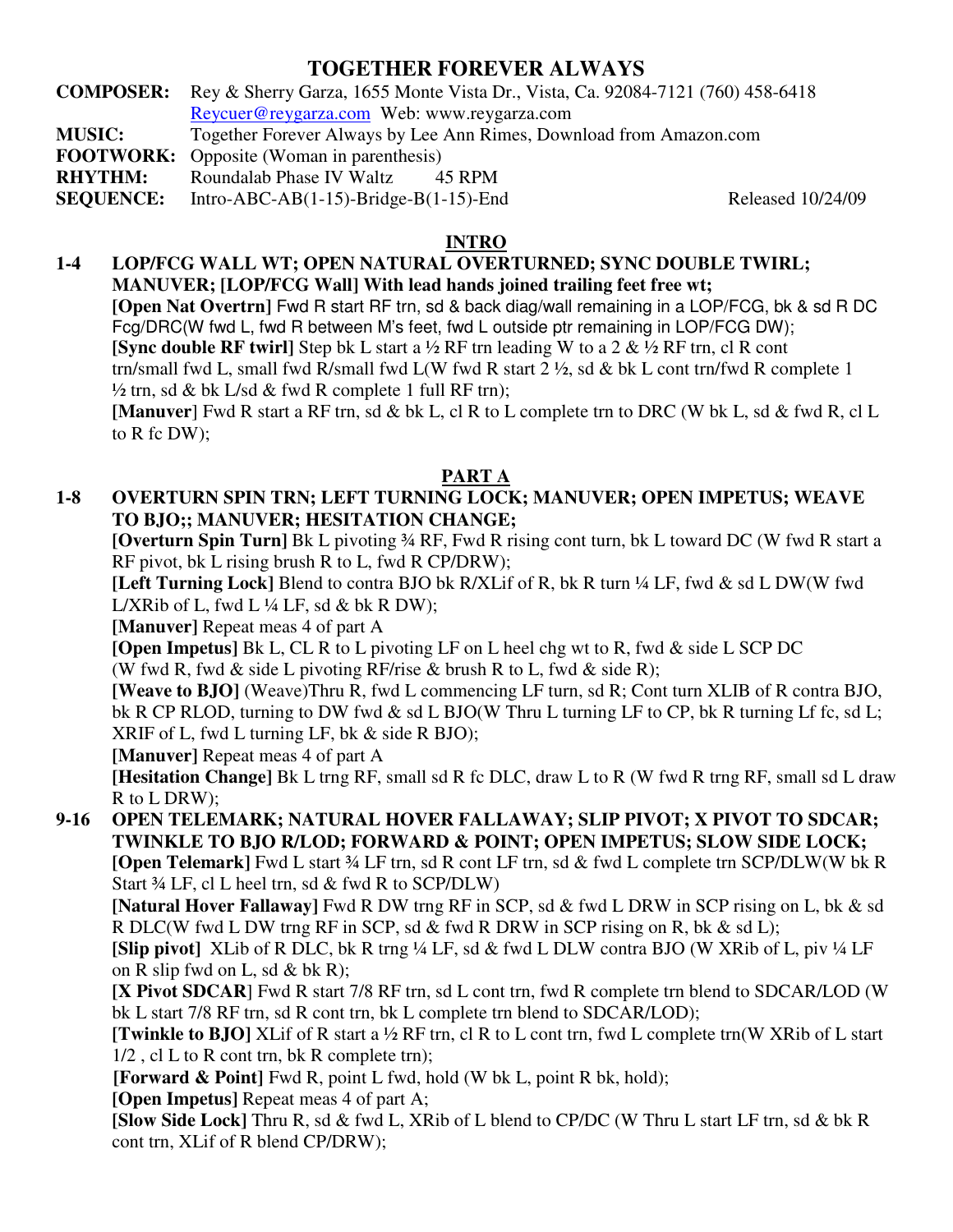# **PART B**

**1-8 OPEN REVERSE TURN; VIENNESSE TURN; OPEN REVERSE TURN; BACK & CHASSE SCP/LOD; IN & OUT RUNS;; OPEN NATURAL; BACK WHISK;**

**[Open Reverse Turn]** Fwd L trng LF, sd & bk R cont trng LF, bk L fc RLOD (W bk B trng LF, sd & bk L cont trng LF, fwd R fc LOD);

**[Viennesse Turn]** Bk R trng LF, sd & fwd L cont trn rising on L, cl R to L lead W to lock fc DC (W fwd L trng LF, sd  $\&$  bk R cont trn rising on R, lock Lif of R);

**[Open Reverse Turn]** Repeat meas 1 of part B;

**[Back & Chasse SCP]** Bk R trng LF, sd & bk L cont trn/cl R to L cont trn, sd L to SCP/LOD (W fwd L trng LF, sd  $\&$  fwd R cont trn/cl L to R cont trn, sd R to SCP/LOD);

**[In & Out Runs]** Thru R trng RF, sd & fwd L in front of W, bk R contra BJO; Bk L turning RF, sd & fwd R between W feet, fwd L SCP/LOD (W thru L, fwd R between M feet, fwd L Contra BJO; fwd R trng RF, fwd  $\&$  sd L in front of M, turn to SCP/LOD fwd R);

**[Open Natural]** Thru R trng RF, sd & bk L in front of W, bk R contra BJO (W thru L, fwd R between M feet, fwd L Contra BJO);

**[Back Whisk]** Bk L outside ptr, bk & sd R blend to CP/COH, XLib of R blend to SCP/RLOD (W fwd R, fwd & sd L, Xib of L blend to SCP/RLOD);

#### **9-16 FORWARD HOVER BJO; BACK HOVER TELEMARK; WHIPLASH; BACK & CHASSE SDCAR; FORWARD LADY DEVELOPE; BACK SWIVEL TO BJO; OUTSIDE SWIVEL; OPEN NATURAL;**

[**Fwd Hover BJO]** Fwd R, fwd L rise on L leading W to trn RF, rec R (W fwd L, fwd R trng LF rise on  $R$ , rec  $L$ );

**[Back Hov Tel]** Start RF upper body trn bk L, cont trn sd & fwd R rise on R w/body trng 3/8 RF, Sd & fwd L blend SCP/LOD (W start RF upper body trn fwd R between M's feet pivoting 1/2 RF, sd & fwd L cont RF trn rise on L w/body trng ¼ RF, fwd R blend SCP/LOD);

**[Whiplash]** Thru R, trng body RF, point L fwd blend to CP/LOD (W Thru L, swivel to fc ptr on L to CP/RLOD,-);

**[Back & Chasse SDCAR]** Bk L trng RF, sd & fwd R cont trng/cl L to R, sd R blend to BFLY/SDCAR (W fwd R trng RF, sd & bk L cont trng/cl R to L to cont trng, sd & bk L blend SDCAR/DC);

**[Fwd Lady Develope]** : Fwd L outside ptr ckg, -, - (W bk R, bring L foot up R leg to inside of R knee, extend L foot fwd);

**[Back Swivel to BJO]** Bk R, swivel LF on R, cont swivel to BJO/DW (W fwd L, swivel LF on L, cont swivel to BJO/DRC);

**[Outside Swivel]** Bk L in contra BJO, Xrif of L w/no weight leading W to swivel RF, - (W fwd R in contra BJO, swivel RF on ball of R foot blend SCP/DW);

**[Open Natural]** Repeat mea 7 of part B;

# **PART C**

# **1-8 CLOSED IMPETUS; BACK & CHASSE BJO; FWD FWD LOCK FWD; FWD & CHASSE SCP; THRU TO LEFT WHISK; UNWIND TO CP/LOD; CLOSE CHANGE; MANUV;**

**[Closed Impetus]** Start RF upper body trn bk L outside ptr, cl R to L heel trn, cont trn, sd & bk L to CP/DW (W Start RF upper body trn fwd R heel to toe start piv  $\frac{1}{2}$  RF, sd & fwd L cont trn around M brushing R to L, fwd R between M's feet blend to CP/DW);

**[Bk & Chasse BJO]** Bk R, sd L/cl R to L, sd & fwd L blend to BJO/LOD (W fwd L, sd R/cl L to R, sd & bk R blend to BJO/LOD);

**[Fwd Fwd Lock Fwd]** Fwd R, fwd L/XRib of L, fwd L (W bk L, bk R/XLif of R, bk R);

**[Fwd & Chasse SCP]** Fwd R trn ¼ RF, sd L/cl R to L, sd & fwd L to SCP/LOD(W bk & sd L trn ¼ RF, sd R/cl L to R, sd & fwd R blend to SCP/LOD);